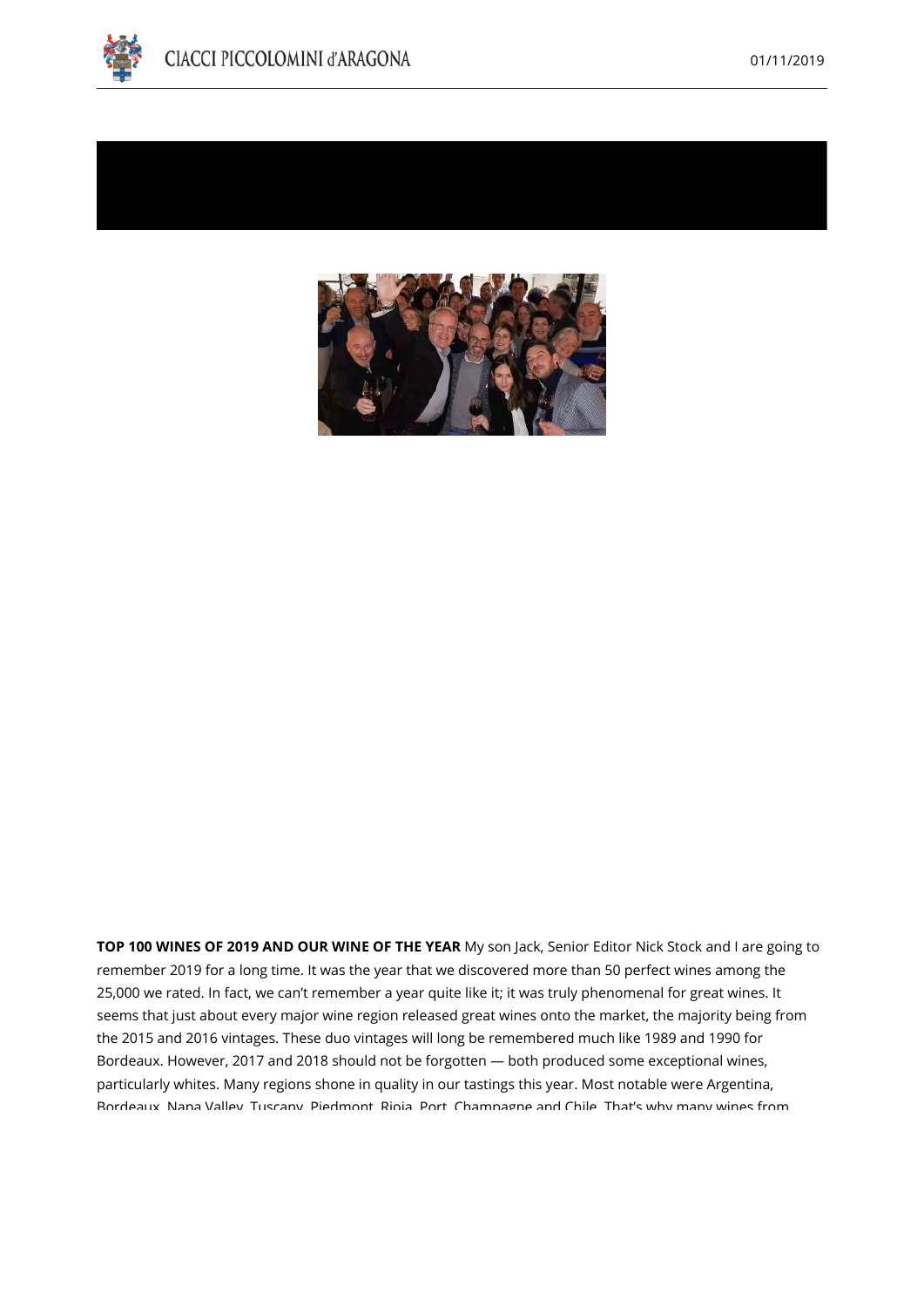\$150 a bottle, although a few crept in at the bottom of the list that can cost up to \$900 a bottle. It's a shame that so many of the best-quality wines in the world are incredibly expensive now, but this list includes lots of exceptions to the rule, mainly from Argentina, Australia, and Chile. Indeed, our list includes what may be one of the greatest wine values on earth, the 98-point El Enemigo Chardonnay Mendoza 2017. It retails for around \$25 a bottle! And three of the wines in the Top 10 will only set you back \$45-50 a bottle: Muga Rioja Prado Enea Gran Reserva 2011, Marchesi Antinori Umbria Cervaro Della Sala 2017 and Schäfer-Fröhlich Riesling Nahe Felseneck GG 2018. Quality-price ratio was a key consideration in selecting our Wine of the Year, and this is why we decided on Brunello di Montalcino, the great wine-producing region of Italy's Tuscany. We tasted close to